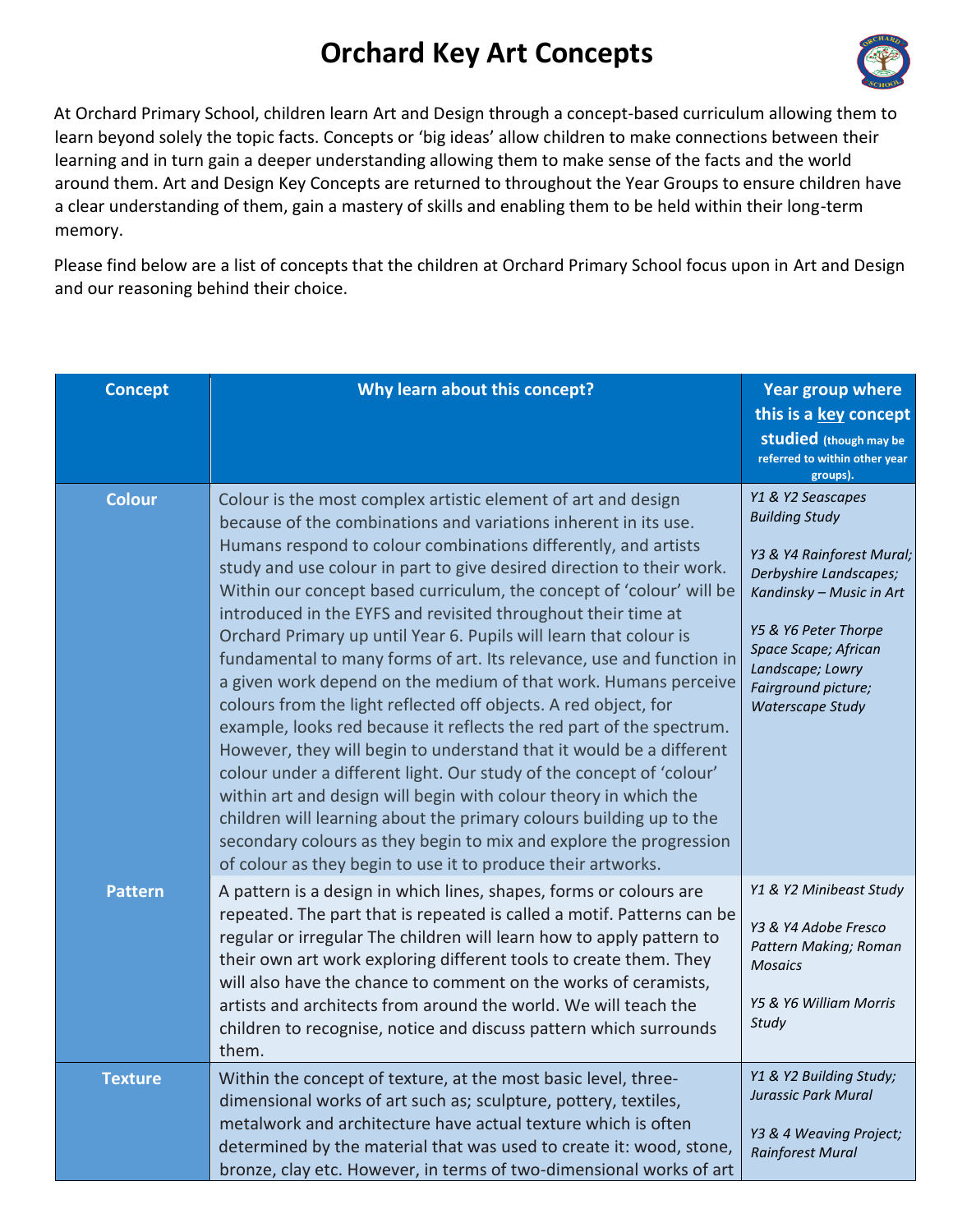|              | like paintings, drawings, and prints artists try to show implied<br>texture through the use of lines, colours, or other ways. To<br>understand and implement this technique and skill at a greater<br>depth, the children at Orchard will explore, comment upon as<br>well as create texture within their own artwork.                                                                                                                                                                                                                                                                                                                                                                                                                                                                                                                                                                                                                                                                                                                                                                                                                                            |                                                                                                                                                                                                                              |
|--------------|-------------------------------------------------------------------------------------------------------------------------------------------------------------------------------------------------------------------------------------------------------------------------------------------------------------------------------------------------------------------------------------------------------------------------------------------------------------------------------------------------------------------------------------------------------------------------------------------------------------------------------------------------------------------------------------------------------------------------------------------------------------------------------------------------------------------------------------------------------------------------------------------------------------------------------------------------------------------------------------------------------------------------------------------------------------------------------------------------------------------------------------------------------------------|------------------------------------------------------------------------------------------------------------------------------------------------------------------------------------------------------------------------------|
| <b>Line</b>  | Line is defined as the path created when an object moves from one<br>point to another. There are many different types of lines, all<br>characterized by the length and width of lines. Lines can be static or<br>dynamic depending on how the artist chooses to use them. At<br>Orchard it is important to study 'line' as the concept because we<br>would like our pupils to understand that lines help determine the<br>motion, direction and energy within a piece of artwork; whether this<br>is within pottery, an architecture style or a painted piece. We see<br>line all around us in our daily lives; telephone wires, tree branches,<br>jet contrails and layers of a countryside or cityscape landscape are<br>just a few examples. Pupils at Orchard will be encouraged to<br>observe and comment on line in it many different forms; natural<br>lines, man-made lines, actual lines, implied lines, straight lines,<br>curved lines, expressive lines, hatch lines and crosshatch lines. They<br>will progress their use of line as a technique and skill whilst<br>exploring our chosen great artists as inspiration.                              | Y1 & Y2 Building Study;<br><b>Titanic Porthole</b><br>Y3 & Y4 Portraiture Unit;<br>Kandinsky Unit<br>Y5 & Y6 William Morris<br>Study; Lowry Study                                                                            |
| <b>Shape</b> | A shape is defined as an enclosed area and always flat; however, the<br>combination of shapes, colours and use of tones can make a shape<br>appear as three dimension, this is then referred to as a form. Pupils<br>at Orchard will be familiar with shapes in line with our Maths<br>curriculum and they will have chance to apply their shape<br>knowledge within art itself. They will understand that shapes can be<br>created in many different ways, the simplest by enclosing an area<br>with an outline or surrounding an area with other shapes. Our<br>children will be able to observe, comment upon and create shaped<br>artwork, experiment with shape as well as exploring the significance<br>of the patterns from a range of cultures. Similar to line, shape is all<br>around us, whether it is categorized as a geometric shape or an<br>organic shape. Our pupils will be able to recognise a 'geometric<br>shape' including squares, triangles, circles and hexagons etc as well<br>as the importance of 'organic' shape within art such as from living<br>things or of more free form for example, a tree, a face or a cloud in<br>the sky. | Y1 & Y2 Paul Klee Castle<br>in the Sun; Dinosaur<br>silhouettes<br>Y3 & Y4 Portraiture Unit;<br><b>Kandinsky Unit</b><br>Y5 & Y6 African<br>Landscape; Greek Pottery<br>Study                                                |
| <b>Form</b>  | Form is sometimes used to describe a shape that has been implied<br>as a three-dimension subject within artwork.                                                                                                                                                                                                                                                                                                                                                                                                                                                                                                                                                                                                                                                                                                                                                                                                                                                                                                                                                                                                                                                  | Y1 & Y2 Andy Goldsworthy<br>Sculpture; 3d Alien<br>Project; Inushuk rock<br>sculptures<br>Y3&Y4 Lava tiles; clay slab<br>kartouche; Egyptian<br>jewellery making<br>Y5 & Y6 Greek Pottery;<br><b>Brazilian Carnival Mask</b> |